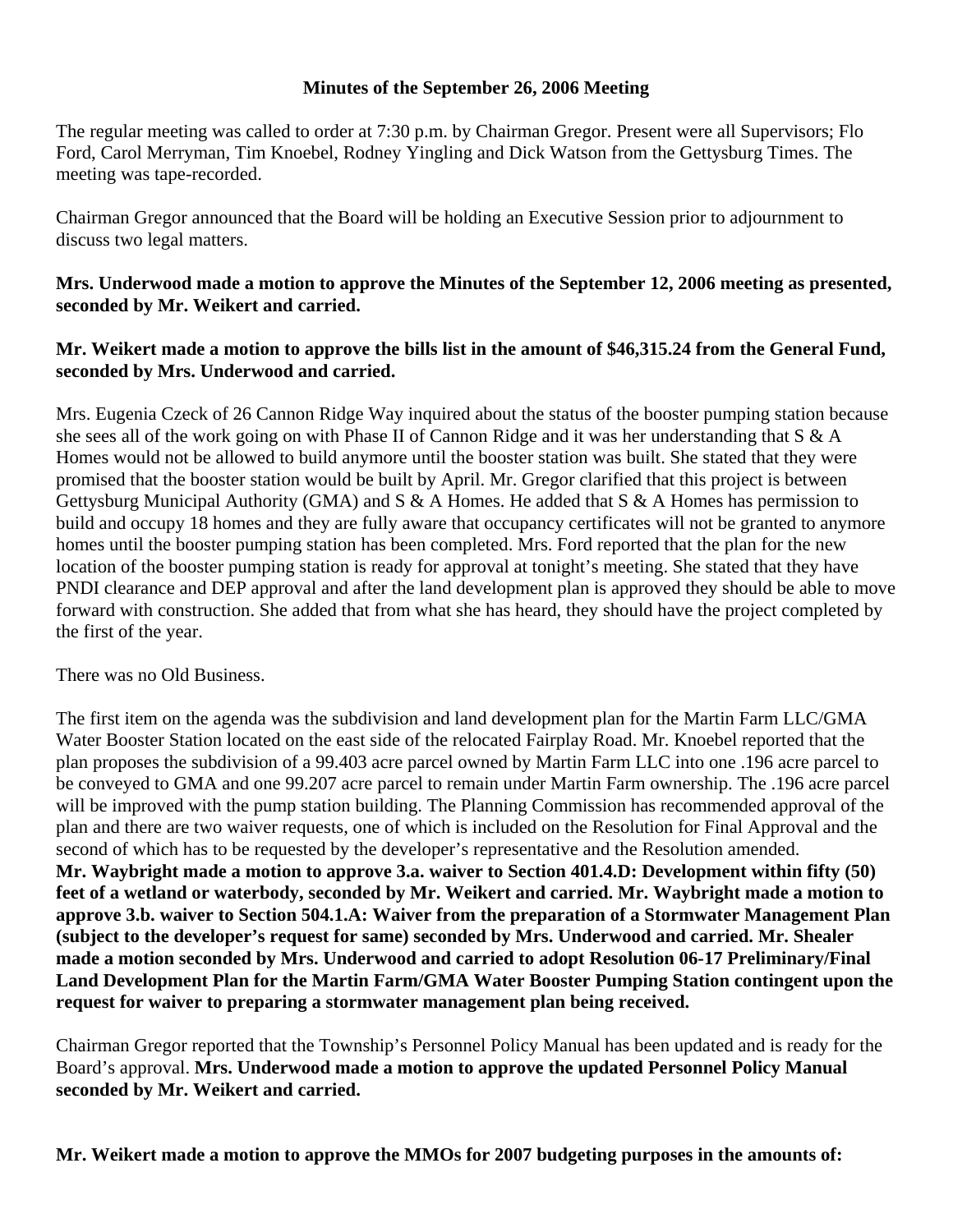## **\$35,909.67 for the Non-Uniformed Pension Plan and \$9,833.07 for the Police Pension Plan. The motion was seconded by Mr. Waybright and carried.**

Chairman Gregor reported that the next item on the agenda are six requests for extension.

Mr. Knoebel reported that  $D \& L$  Enterprises has a minor land development plan for mini-storage buildings on Taneytown Road and they are in the process of addressing comments on the plan. **Mr. Waybright made a motion to grant the request for extension for D & L Enterprises for an additional ninety (90) days for approval of the plan seconded by Mrs. Underwood and carried.** 

Mr. Knoebel reported that the next request is for The Ridge – 2-Lot subdivision and the plan creates the lot for the Condominium Community. He added that they too are working on addressing comments**. Mr. Shealer made a motion to grant the request and extend the approval period for The Ridge – 2-Lot Subdivision until December 31, 2006 seconded by Mr. Weikert and carried.** 

The next request was for The Ridge – Condominium Community. **Mr. Shealer made a motion to approve the request and extend the approval period for The Ridge – Condominium Community until December 31, 2006 seconded by Mr. Weikert and carried.** 

Mr. Knoebel reported that the next request is for the Biglerville Crossing II Plan and the project is located on the Butler/Cumberland Township line on Biglerville Road and consists of 157 single-family homes; eleven of which are located in Cumberland. **Mr. Waybright made a motion to grant the extension until December 28, 2006 for approval of the plan seconded by Mrs. Underwood and carried.** 

Mr. Knoebel reported that there is also a request from the Adams County Housing Authority for a minor subdivision for 3 new lots next to the Gettysburg Inn on Biglerville Road. They are working on addressing comments and the Planning Commission has recommended the plan for approval. He explained that they are also requesting an extension of their variance approval from the Zoning Hearing Board. **Mrs. Underwood made a motion to grant the request for a six-month extension, seconded by Mr. Waybright and carried.** 

The last request is for the Round Top Campground. Mr. Knoebel reported that the plan is for an additional thirteen campsites and the Planning Commission has recommended approval of the plan and he has received a revised plan. **Mr. Shealer made a motion to grant the 90-day extension for approval of the Round Top Campground land development plan, seconded by Mr. Waybright and carried.** 

A public hearing for two Conditional Use applications for Jayanti and Jyoti Patel and Jayjyoti Corporation for two hotels on the Baltimore Pike was scheduled for October 25, 2006 at 7:00 p.m.

The Board was made aware of a Zoning Hearing being held on Thursday, September 28, 2006 for a variance request from Barlow VFD for an enlargement of their existing social hall.

**A Certificate of Appropriateness for Charles Leach of 900 Boyd's School Road for a 24x24 detached garage was approved by motion of Mr. Waybright seconded by Mr. Weikert and carried.** The colors of the garage will match the existing home and HARB has approved Mr. Leach's application.

**A Sewage Facilities Planning Module for Joseph Tripi for a three-lot subdivision on Pumping Station Road was approved to forward to PaDEP by motion of Mr. Shealer, seconded by Mr. Weikert and carried.** The lots will be served by on-site septic systems and the S.E.O. has done the soil testing.

Mr. Knoebel explained that the next item is a Final Plan and Planning Module for Rodney Yingling for a two-